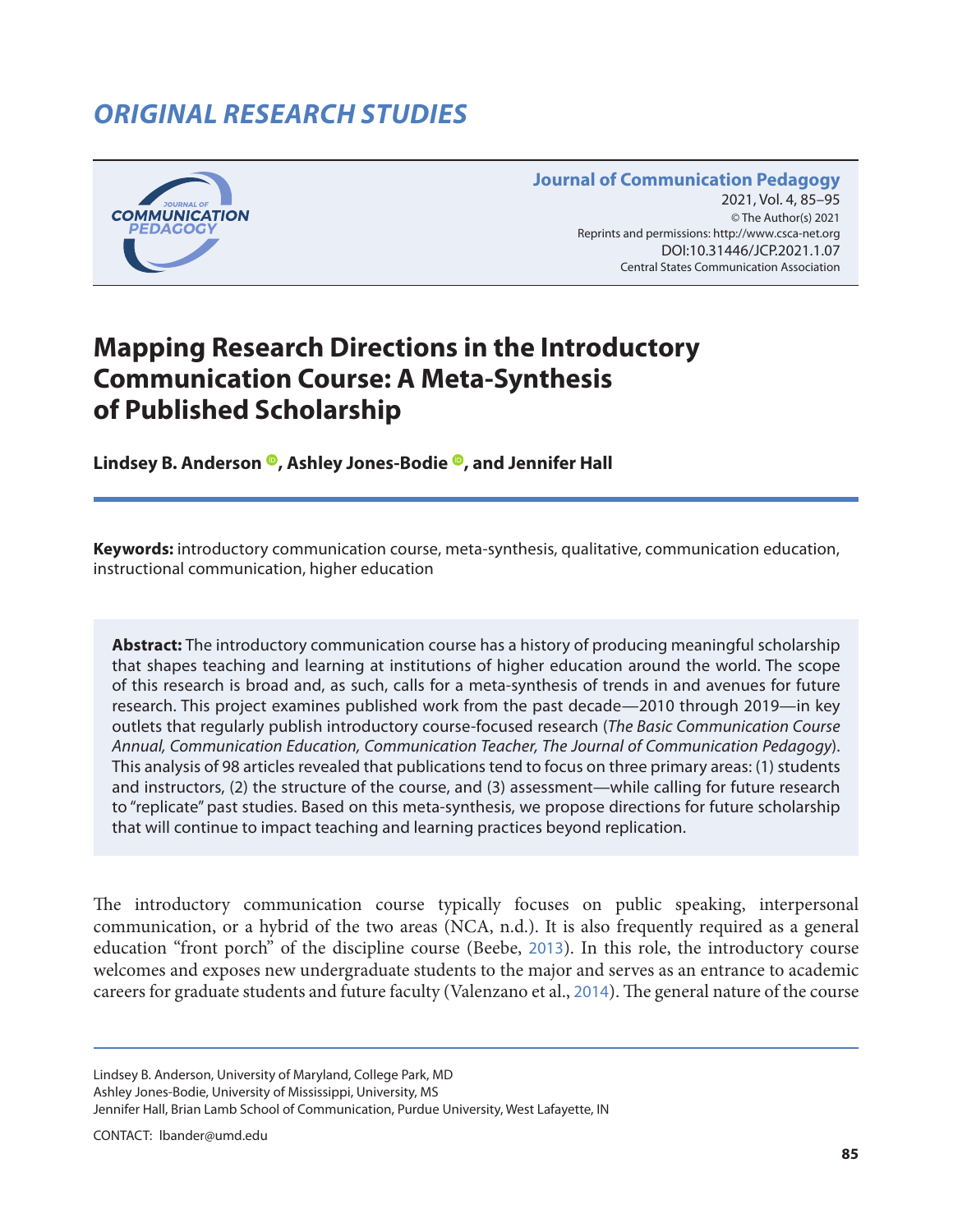also exposes those outside the discipline to communication, making it an important outward facing component of the discipline.

The introductory communication course also serves as a foundation for important research that shapes teaching and learning practices at institutions in the United States (U.S.) and around the world (Morreale et al., [2017](#page-10-0)). Moreover, students taking an introductory course are often surveyed for communication education—with scholarship exploring the teaching and learning that takes place within the communication discipline (Morreale et al., [2014](#page-9-0)), as well as instructional communication research with scholarship examining the communicative strategies used in the teaching and learning process (McCroskey & McCroskey, [2006](#page-10-0); Sellnow et al., [2015](#page-10-0)). As such, just as the introductory course serves as the "front porch" of the discipline, research surrounding the introductory course acts as the front porch for communication pedagogy scholarship. One opportunity scholars studying the introductory communication course could capitalize more strategically on is to position this research as it applies to broader audiences both in the discipline and beyond it.

Despite prior research aimed at providing overviews of the introductory course from a variety of specific perspectives, a number of important questions are currently unanswered. For example, what are the prominent areas of research with regard to the introductory course across outlets that publish communication education scholarship? What aspects of the course and pedagogical research are not garnering research attention and what calls for future research have gone unanswered? Thus, metasynthesis research like this may offer both established and new scholars insight into the knowledge gaps yet to be addressed through future research.

This project examines a broad scope of introductory communication course published in four key outlets from 2010 through 2019, in four key outlets that have historically supported exploration of the introductory course. Ultimately, conclusions drawn here will highlight implications for instructional communication practice, as well as suggestions for future research questions to explore.

## **Background of Introductory Course Scholarship**

Given the prominent position the introductory course holds in the communication discipline (LeFebvre & LeFebvre, [2020](#page-9-0)), much research has focused on it. This synthesis-focused research ranges from broad overviews (history) to research specific assessment to outlet specific scholarship. The following sections describe relevant research in each of these areas.

#### **Historical Reviews**

The long line of research documents the history of the introductory course. Most notably, Valenzano and colleagues ([2014](#page-10-0)) explored the trajectory of the course and tracked its changes and enduring characteristics over time. Here the authors also keep an eye toward what the future could look like given this evolution. Similarly, Morreale and colleagues ([2014](#page-9-0)) traced the evolution of communication education and instructional communication. More recently, Sellnow and colleagues ([2015](#page-10-0)) provide a brief account of the history of instructional communication illuminating four areas beyond the traditional classroom context that benefit from this scholarship: risk and crisis situations, technology-enhanced environments, digital games, and forensics education.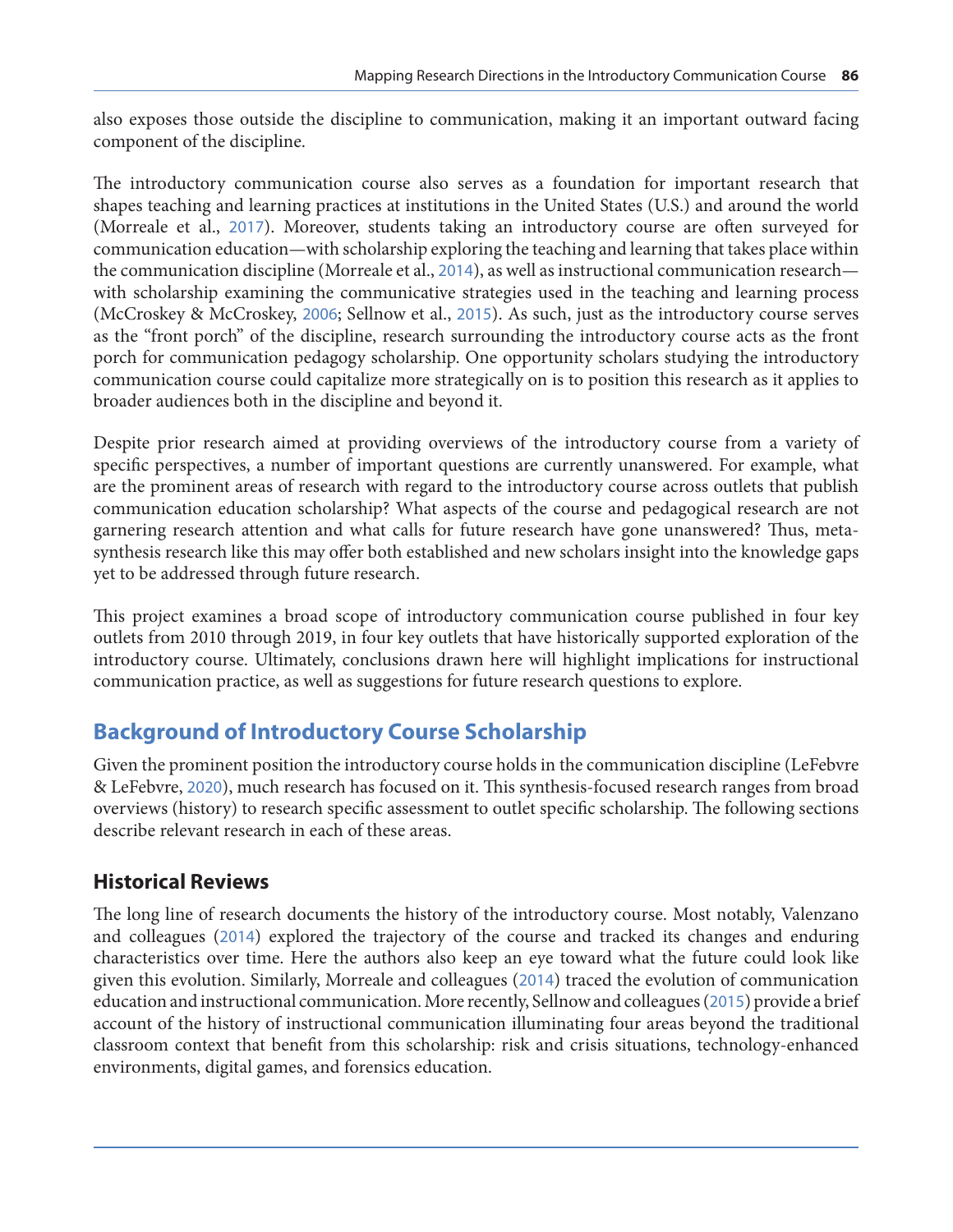In addition to the previous historically focused studies, Morreale et al. ([2010](#page-10-0)) produced a multi-decade series of survey studies which specifically document the introductory course in its modern form over time. This longitudinal project traces back to 1968 and is currently in its ninth iteration. With the goal of collecting representative data that captures the status of the course at different points of time (2010), the project draws on over 50 years of data collection to provide a documentation of the consistencies and changes of the introductory course. Although earlier editions of the project were primarily descriptive in nature, the most recent edition in the series (Morreale et al., [2016](#page-10-0)) took a more interpretive approach, using the collected data to look forward. In doing so, the authors developed insights about the progression of the introductory course and made recommendations to continue to build on the "front porch" metaphor (Beebe, [2013](#page-9-0)).

#### **Assessment Reviews**

A second area of scholarship focuses on assessment, such as gauging the effectiveness of course-level and programmatic learning outcomes. In many ways, research examining assessment in the intro course can be difficult to define as a singular area since the scope (e.g., course, program) and focus (e.g., activities, learning outcomes) of the work can vary widely. For instance, administrators can assess learning outcomes that range from cultural competence to effective delivery using a variety of methods that they may or may not classify as assessment research. Despite these challenges, such assessment reviews provide a broad view of knowledge surrounding the introductory course. This research ranges from examining best practices for achieving learning outcomes while others look at the adoption of common core competencies. For example, Engleberg ([2016](#page-9-0)) made the case for adopting core competencies that the introductory communication course should achieve. These competencies serve as central tenets that introductory courses can gather around regardless of the course format (e.g., interpersonal, presentational speaking) and illustrate that undergraduate students meet expected competencies (Morreale et al., [2011](#page-10-0)).

### **Outlet-Specific Reviews**

A final area of synthesized research in introductory course scholarship is focused on examining work that appears in one specific outlet—the *Basic Communication Course Annual* (see Hunt et al., [2005](#page-9-0); Joyce et al., [2019](#page-9-0)). In the initial synthesis of research appearing in this outlet, Hunt and colleagues ([2005](#page-9-0)) uncovered a lack of empirical and theory-driven research. By 2019, however, 85% of the articles published in the *Annual* were grounded firmly in theory. Although these studies illustrate progress in introductory communication course scholarship, the present essay will provide additional insight from a macro-perspective.

Overall, studies to date focus on three general areas: examinations of history of the course, examinations of course assessment articles, and examination of scholarship published in one specific journal. Although these studies contribute our understanding of the introductory course and the landscape of research in communication pedagogy and instructional communication, this project extends that work to focus on such scholarship published in multiple outlets as it may make a case for publishing such work in a broader array of communication journals. With these overarching goals in mind, we pose the following research question:

**RQ***:* What research trends are reflected in introductory communication course scholarship published between 2010 and 2019?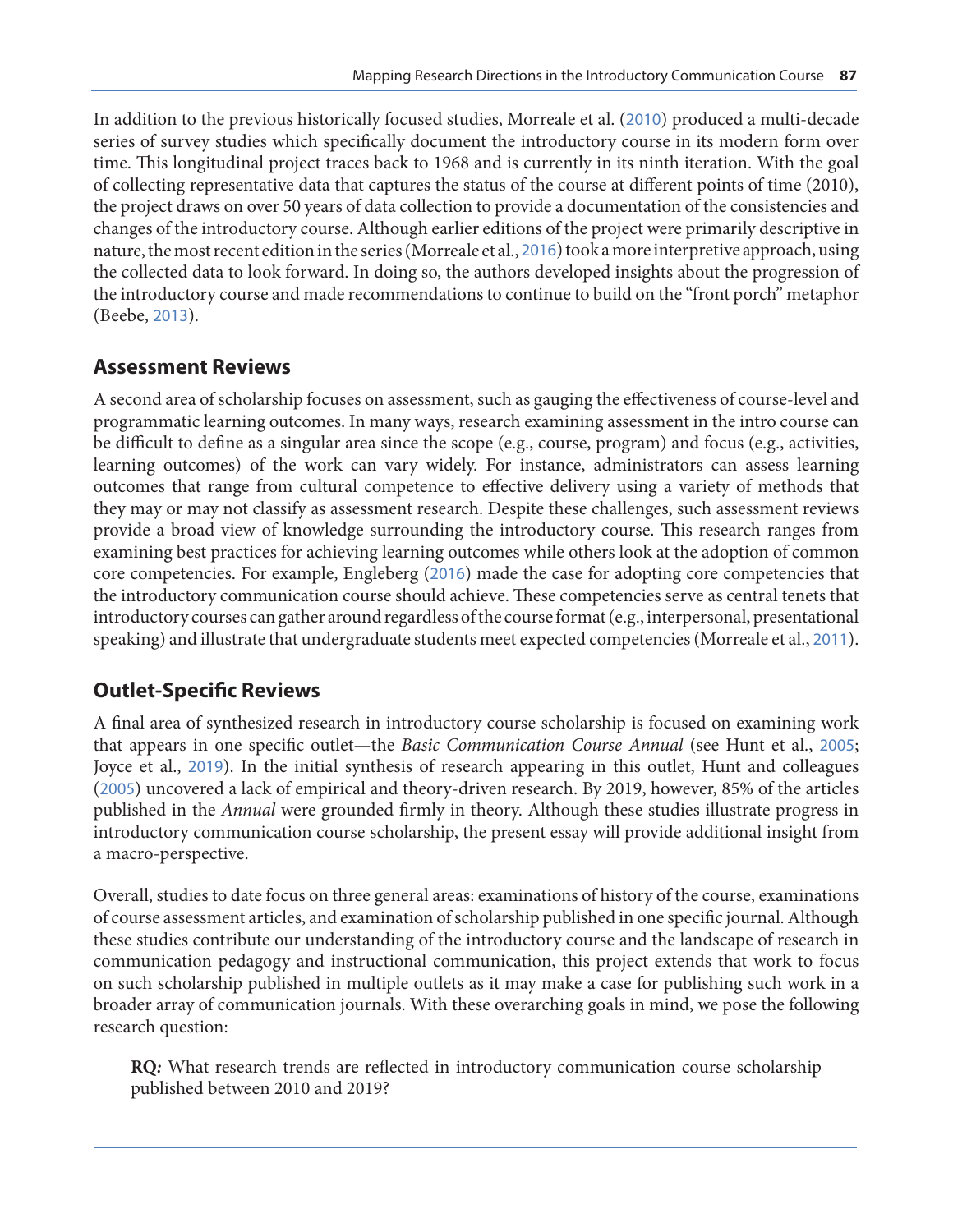## **Method**

To answer our general research question, we gathered published articles focused on the introductory communication course from four publication outlets over the past decade. The selected journals were chosen because of their status as nationally-recognized academic journals and prominence as key outlets for introductory course scholarship. The journals for this project included: (1) the *Basic Communication Course Annual*, an outlet devoted to the publication of introductory course research and housed by the University of Dayton; (2) *Communication Education* and (3) *Communication Teacher*, two instructionfocused journals published by the National Communication Association; and finally, (4) the *Journal of Communication Pedagogy*, a peer-reviewed publication of the Central States Communication Association that publishes instructional communication research.

Once the journals were selected, we individually reviewed all volumes and issues from 2010–2019, searching for articles focused on the introductory communication course. A number of specific criteria guided the analysis. These criteria included that some aspect of the article's research question(s) was focused on the introductory course; that there was a systematic, research-based approach to the work; and that the focus on the introductory course was stated explicitly within the article.

We opted not to include articles where the only connection to the introductory course was the inclusion of introductory course students as participants/respondents. These specific articles did not meet our selection criteria when the focus of the work itself did not pertain to the introductory course. In addition, we did not include teaching ideas and best practices articles but did include reflection essays as those essays included some systematic assessment of practice. These selection criteria, focused on time frame and research emphasis, supported our goal of compiling a holistic view of research focused on the introductory communication course over the past decade. In all, 96 individual published articles were included in the data set.

Once the data set had been determined, we divided the total collection and individually coded for common themes using a constant comparative approach (Glasser & Strauss, [1967](#page-9-0); Tracy, [2020](#page-10-0)). We then met as a team to review our individual analyses—taking the time to problematize and confirm the findings. By completing this process, we were able to illuminate a synthesized view of the research across the decade. Our work was guided by the goal of meta-synthesis of published research focused on the introductory course across the four publication outlets for the entire decade.

### **Overview of Data Set Characteristics**

When examining the full set of articles included in this study, a number of general and methodological characteristics and data emerged as important to note. These data included information regarding authorship, distribution of articles across journal outlets, general methodological characteristics such as article type and study focus, and specific aspects of the research articles including overall method, subjects, and type of data. The following sections provide a brief overview of these data set characteristics.

#### *Authorship*

These articles represented 75 unique, first authors and 167 total, individual authors. A small number of first authors, 15 in total, had authorship on more than two articles; 30 total first authors published two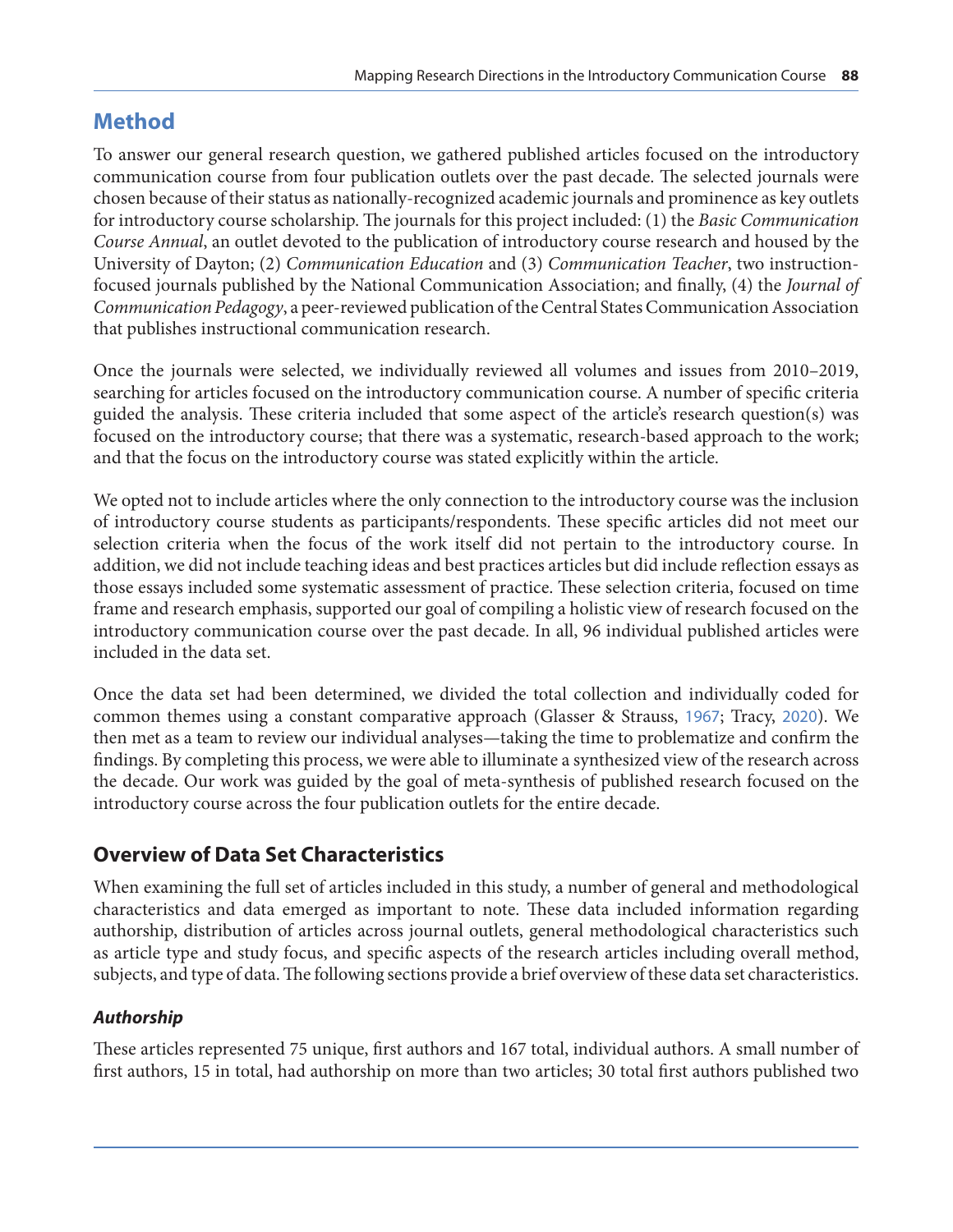or more articles. This view of the data set helped to demonstrate the variety of authorship and the depth of communication scholars who contributed to the development of knowledge about the introductory course across the four publication outlets.

#### *Outlets*

Of the 96 articles, nearly half came from the *Basic Communication Course Annual*. However, relevant articles were published in each of the other journals every year, as well. Moreover, the number of articles published each year increased in the final 2 years of the decade, which coincides with when the *Journal of Communication Pedagogy* (JCP) began publication. The *Journal of Communication Pedagogy* published 10 articles that met the inclusionary criteria in both of its first years of publication. Despite not existing for the first 8 years of the analyzed decade, we opted to add JCP as part of the data set to avoid excluding relevant data that otherwise met our overall criteria.

#### *Article Type*

In general, two types of articles—essays and research articles—were published in these journals over the course of the decade. More specifically, 86% of the articles  $(n = 83)$  were original research studies. Only 13 articles were coded as reflection and forum essays. The research articles used a variety of approaches from quasi-experimental studies to self-report survey studies to rhetorical analyses to content analysis of textbooks.

#### *Study Focus*

Three major areas of focus emerged within the research articles: (1) 72% ( $n = 60$ ) focused on the student experience and outcomes ( $n = 60$ ), (2) approximately 10% ( $n = 8$ ) focused on faculty and administrator experiences, and (3) about 18% ( $n = 15$ ) focused on course overview examinations. Overwhelmingly, the research articles focused primarily on student outcomes (e.g., public speaking anxiety, perception of communication competence, willingness to communicate, etc.), as well as student perceptions in the introductory course.

### **Subjects/Participants and Data Type**

Two additional themes emerged in the analysis of the research articles. First, the types of subjects/ participants included in the study fell into three categories: students as subjects/participants (*n* = 62), faculty/GTAs as participants ( $n = 13$ ), and "other" ( $n = 8$ ). The predominance of students as study participants aligns with the predominance of studies focused on student outcomes and experiences. Second, multiple data types were also collected for studies focused on faculty and on the course itself. However, for studies focused on student outcomes and experiences the primary type, representing 58% of data collected, was self-report information (*n* = 36) via surveys both quantitative and qualitative in nature. The remaining research articles focused on students gathered information via "mixed" data (15 articles) with some combination of student self-report information and faculty-evaluated measures (e.g. speech grades, midterm grades, attendance) or gathered information from faculty-evaluated measures alone (seven articles). Overall, the majority of articles focused on the introductory course over this decade examined student experiences and outcomes via self-report survey data.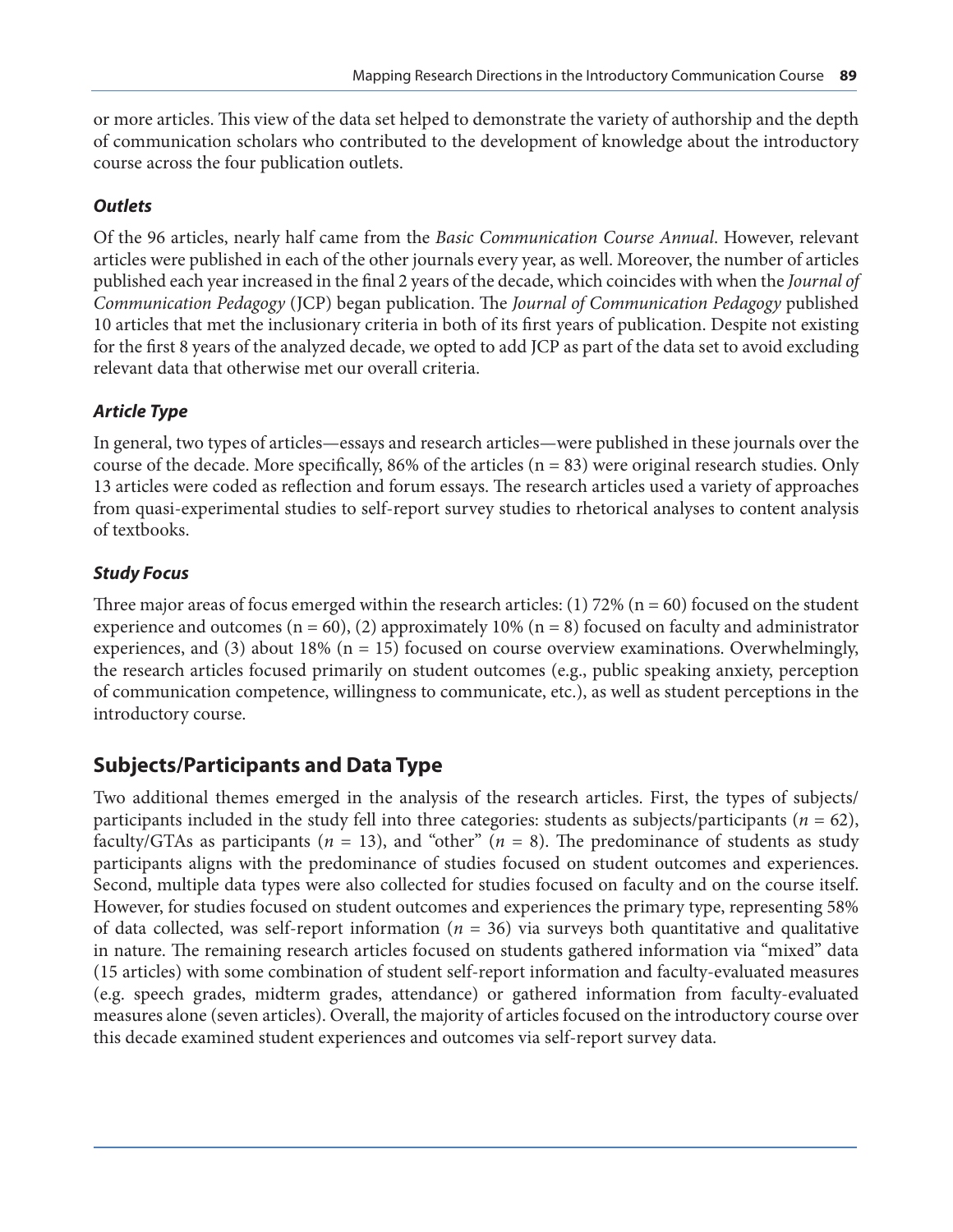## **Findings**

Through the meta-synthesis process, we (1) critically explored the current focus of introductory communication course research as well as (2) identified the proposed future research avenues that scholars in this area have put forth. In the following sections, we explore these two areas of findings in detail.

### **Meta-Synthesis Findings: Focus of Published Research**

As a first stage of the meta-synthesis process, we identified the topics of focus published in introductory communication course scholarship during the past decade (see Table 1). In the meta-synthesis, three primary subsets of article focus emerged: (1) characteristics of the students and instructors, (2) structure of the course, including delivery and framing, and (3) assessment of programs, learning outcomes, and assignments/activities.

| <b>TABLE 1</b><br><b>Summary of Findings</b> |                                   |                                    |
|----------------------------------------------|-----------------------------------|------------------------------------|
| <b>Subset Category</b>                       | <b>Focus of the Article</b>       | <b>Counts (Number of Articles)</b> |
| Characteristics                              | <b>Communication Apprehension</b> | 8                                  |
|                                              | <b>Instructor Traits</b>          | 6                                  |
|                                              | <b>Student Traits</b>             | 19                                 |
| Structure                                    | Course Approaches                 | 15                                 |
|                                              | <b>Instructor Training</b>        | $\overline{2}$                     |
|                                              | Online                            | 6                                  |
|                                              | Speech Center                     | 5                                  |
|                                              | <b>State of the Course</b>        | 8                                  |
| Assessment                                   | Assessment                        | 18                                 |
|                                              | Feedback                          | 5                                  |

#### *Characteristics*

The first primary subset of article focus in the published introductory course research centered around observable characteristics of both the students and instructors ( $n = 25$ ). The focus of this research included demographic information as well as status traits.

**Student Traits.** In the published studies, students' characteristics were often a feature of the research. The demographics of students, such as their nationality (e.g., if they were an international student) and race (what one article referred to as "whiteness") were often incorporated as components of the research as ways of defining and categorizing groups for comparison. For example, studies might compare international students' outcomes to domestic students as part of the study design. The articles also examined aspects of status, such as native/non-native or multilingual speakers, dual enrollment status, or veteran status. Two additional key student characteristics that emerged through the meta-synthesis were examinations of students' self-efficacy as well as growth mindset.

Another often studied trait was communication apprehension, with eight additional articles attempting to uncover student characteristics that contribute to or mitigate feelings of communication apprehension.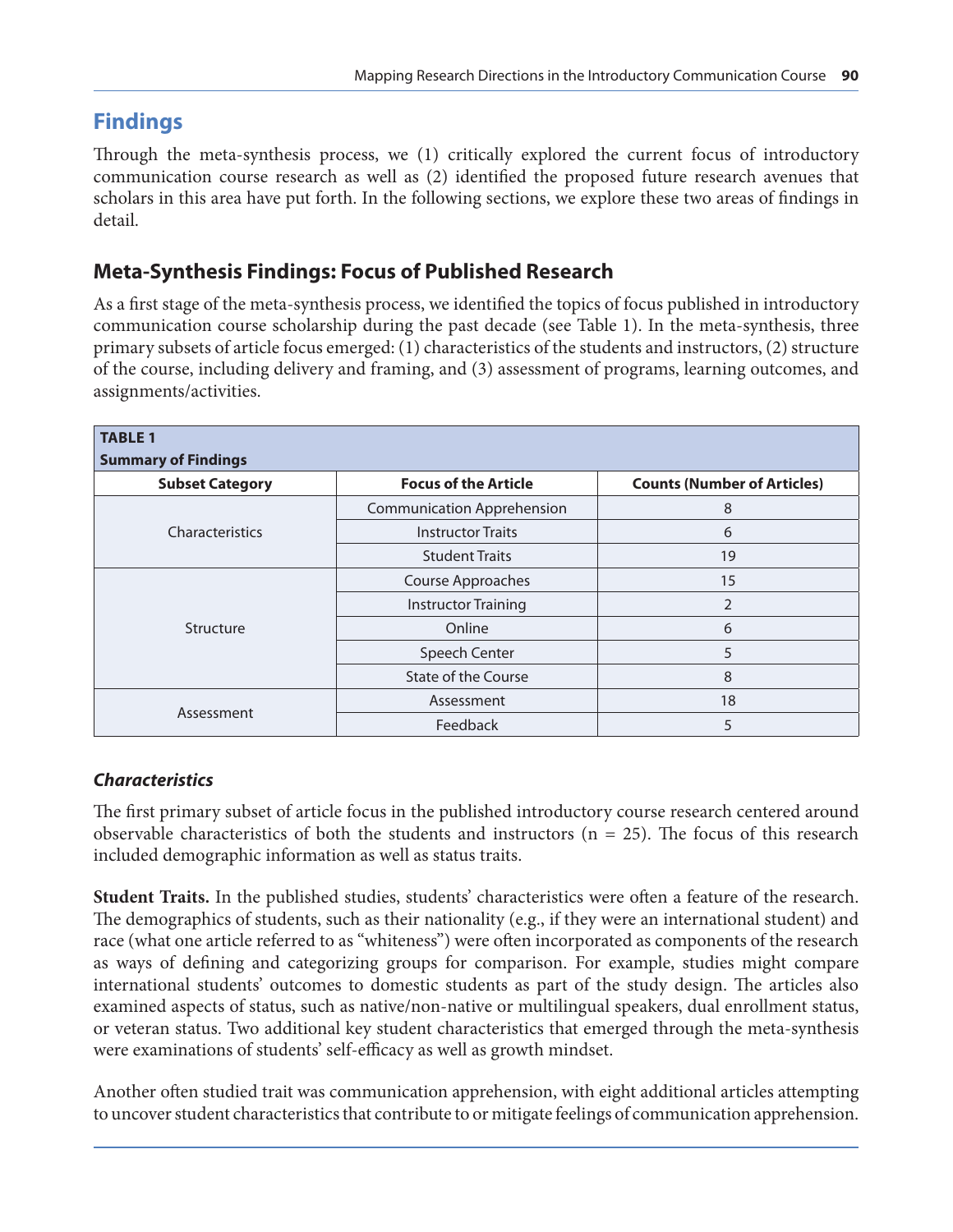Across these studies, communication apprehension was consistently examined in combination with other student traits. For example, studies examined whether communication apprehension was higher in particular groups of students based on specific demographic characteristics.

Finally, a number of studies discussed whether students had high or low self-efficacy or if students had adopted a growth mindset mentality and how these student traits might relate to communication centers/speech centers. Often, this research advocated for student-accessible resources such as university speech centers.

**Instructor Traits.** In addition to articles focused on student traits, an additional six articles honed in on characteristics of instructors teaching the introductory communication course. These articles centered on prosocial behaviors such as teacher immediacy, credibility, humor, and self-disclosure. The metasynthesis also illuminated less of a concentration on demographics related to instructors but did touch on the power-laden tensions that graduate teaching assistants (GTAs) often manage in the dual roles they enact in academe.

#### *Course Structure*

The secondary primary subset of topics of focus for introductory course scholars was a focus on the structure of the course  $(n = 21)$ . This topic included examinations of course delivery (e.g., online, in-person, hybrid) as well as frames applied to the class (e.g., service-learning, learning communities).

**Delivery**. Within the examined articles, a focus emerged concerning what constitutes the "best" or "most effective" means for delivering the introductory course. Several of the articles  $(n = 6)$  specifically examined the course delivery method—online only, using a hybrid format, or traditional in-person context—and drew implications/best practices based on these forms of delivery.

**Frames.** Similarly, the framing of introductory communication course as service-learning or learning communities also emerged as a sub-area of research  $(n = 21)$ . This research ranged from taking an applied perspective (e.g., asking "big questions") to using a rhetorical lens to design the course. In addition, the efficacy of specialized sections and/or learning communities was prevalent. For example, one article compared an engineering focused section of the introductory course to a traditional, general one. Overall, the articles focused on the structure of the course including format (e.g., online vs. virtual) and framing (e.g., civic engagement, honors sections).

#### *Assessment*

The final subset of topics of focus in the introductory communication course research was a broad focus on assessment ( $n = 18$ ). This research ranged from large programmatic assessments (e.g., core competencies), to learning outcomes assessments (e.g., engagement and learning) and assignment-level assessments (e.g., the effectiveness of using video to improve competency). For example, LeBlanc and colleagues ([2011](#page-9-0)) used a pre-test post-test methodology to gauge the improvements made in primary learning outcomes, including communication knowledge, conflict management, and intercultural communication skills.

Learning outcomes assessments at the course level and assignment levels were also key subtopics that emerged from the assessment line of research. For instance, Westwick and his colleagues ([2019](#page-10-0)) examined how students' reported levels of anxiety and communication competence changed in an honors version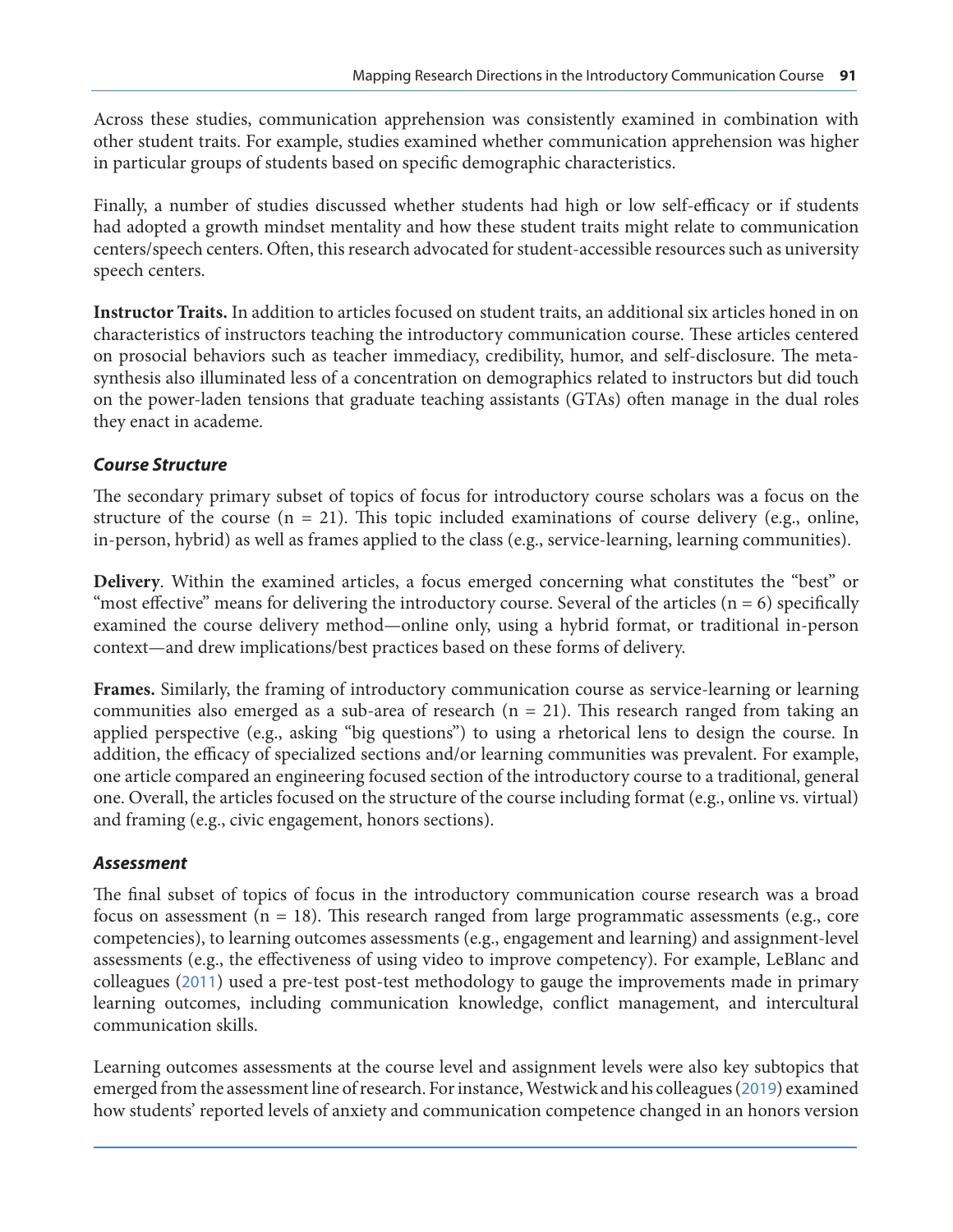of the introductory course. At the assignment level, LeFebvre and his co-authors ([2016](#page-9-0)) assessed the use of video recordings to complete a self-assessment and, in doing so, connected the activity to speaking competency outcomes. Overall, in this context, assessment was a consistent and popular area of focus within the research.

### **Meta-Synthesis Findings: Future Research Directions**

The second area of analysis guiding this meta-synthesis examined the proposed future research directions across the data set articles. In choosing to analyze the discussions of future research in these articles, our aim was to determine what overarching future areas of study were proposed in the published scholarship. The suggestions included in future research discussions could serve as a map of where scholars could focus future efforts. The agendas put forth across the articles were predominately focused on "replication." Overall, a clear majority of the articles  $(n = 67)$  used a quantitative methodology and their proposals of future research focused on replication of these same methods. It is worth noting that only 20 research articles used another form of inquiry (e.g., qualitative, rhetorical analysis).

In addition to advocating for replication of studies, scholars also highlighted the need for longitudinal data as well as performance data to supplement the overrepresentation of student self-report measures. For example, numerous articles advocated for the inclusion of faculty-evaluated measures such as the Competent Speaker Speech Evaluation Form (see Morreale et al., [2007](#page-10-0)) or the Oral Communication Assessment Rubric (see Avanzino, [2010](#page-9-0)) in combination with students' own impressions of their work.

When viewed holistically, the arguments for future research directions, by focusing primarily on replication, did not include discussion of a breadth of methodological perspectives that could garner new insights. Thus, a missing valuable component in the future research directions analyzed through this meta-synthesis was an expansion of topics to serve as future research foci. While we had anticipated potential discussion of future possibilities moving beyond the foci of the included studies, for example suggestions of future work that could better account for the changing nature of higher education, the academy, contingent work (e.g., adjuncts) and the student population, these were not the foci that were uncovered in the meta-synthesis.

## **Discussion**

Through this meta-synthesis of the past decade of introductory communication course research, we identified research foci/topics of articles across the decade, as well as synthesized future research directions. This project supports the extension of the front porch metaphor by highlighting introductory communication research in ways that "add curb appeal" and invite students, instructors, and administrators from across the communication discipline to examine introductory course scholarship (Beebe, [2013](#page-9-0), p. 22).

### **Conclusions and Implications**

First, the meta-synthesis revealed a core group of authors who regularly publish this type of work along with other scholars who infrequently research the introductory course. As such, this project emphasizes the need for increased participation in introductory course research through the acceptance of more topically and methodologically diverse research. The implementation of this endeavor would make the "front porch" more inviting and can take several forms. One such avenue for this expansion is urging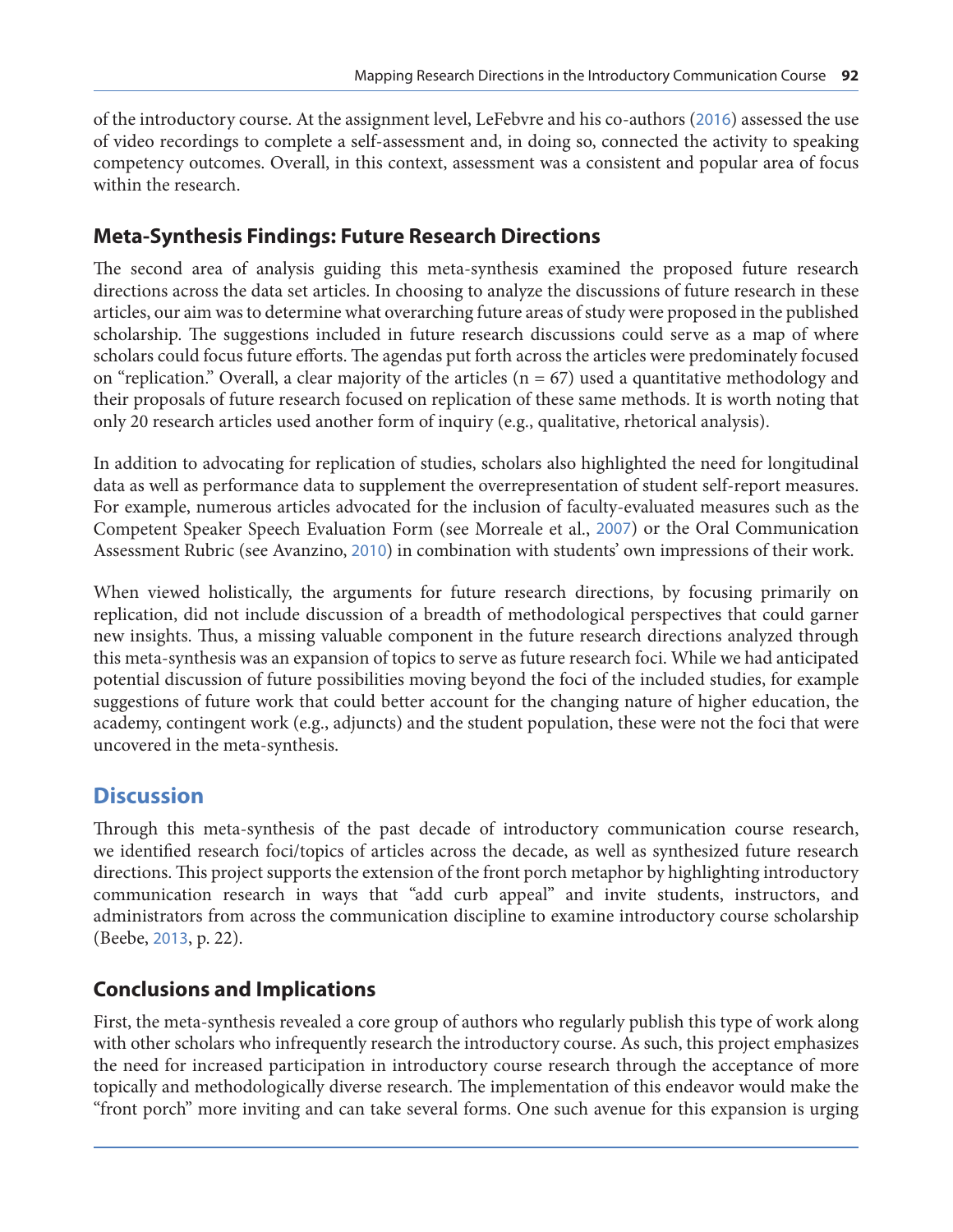scholars and introductory course outlets to apply introductory course research to other areas and fields. Often, scholars are exposed to academic outlets (e.g., conferences, divisions, journals) when they see possible overlaps with their areas of expertise and when they work with and/or are mentored by others who have presented/published in different outlets. By urging the application of introductory course research onto broader areas, we may see a broadening and diversification of the array of scholars submitting to introductory course outlets as a result.

Second, and related to the previous point, our work uncovered a high level of insularity in terms of topics published about introductory course scholarship. As such, researchers in this area might be constraining themselves by focusing too much on the unique introductory course context and may need to expand this research to draw implications to instructional communication and/or communication education specifically and higher education more broadly. Although these data are important to introductory course directors, as well as to departmental/college administrators, scholars should also consider how it matters to those whose work is related to introductory course scholarship (e.g., communication education or instructional communication; see Morreale et al., [2017](#page-10-0)) as well as to other academic disciplines and campus constituencies. By focusing on introductory course research without connections to other communication constituents, the contributions that this scholarship makes become sequestered. For instance, the future research that takes place in the introductory course could uncover best practices for creating an active approach to teaching and learning in virtual settings, it could document shifting needs for instructor training, and could explicate nuances in terms of communication apprehension felt during online classroom interactions (e.g., breakout rooms, presentations). All of these topics would be of interest to communication scholars as well as instructors and administrators who work in higher education settings.

This shift toward expansion beyond the current narrow focus would further highlight the value that the introductory course brings to the discipline and beyond and would draw the connections to other communication scholars who may not see their research fitting within the scope of the introductory course outlets. In order to expand the "front porch," we argue that journal editors and conference program planners should create calls for papers that would help build "connections" across areas, to help counter the insularity of the sub-discipline.

Finally, given the findings of this meta-synthesis with regard to methodological focus within the articles, we advocate for a greater representation of diverse research methods used in introductory course scholarship. By deploying an array of data collection and analysis methods that builds upon the rigor of research articles from the past decade, as well as developing new measures (e.g., psychophysiological) that would be novel in this type of research, we could develop a better understanding of the teaching/ learning/administering experience surrounding the introductory communication course. This shift would provide an even stronger foundation for extending these findings to teaching and learning in communication specifically and higher education contexts more generally.

### **Limitations and Future Research**

In addition to the findings and implications of this study, there are a few limitations that should be noted to inform future research directions. For instance, we limited our meta-synthesis to specific outlets that regularly publish introductory communication course scholarship. It would be interesting to see how, if at all, this research is presented in other, more general communication journals (e.g., *Communication Studies, Communication Quarterly)* and journals of higher education (*Arts and Humanities in Higher*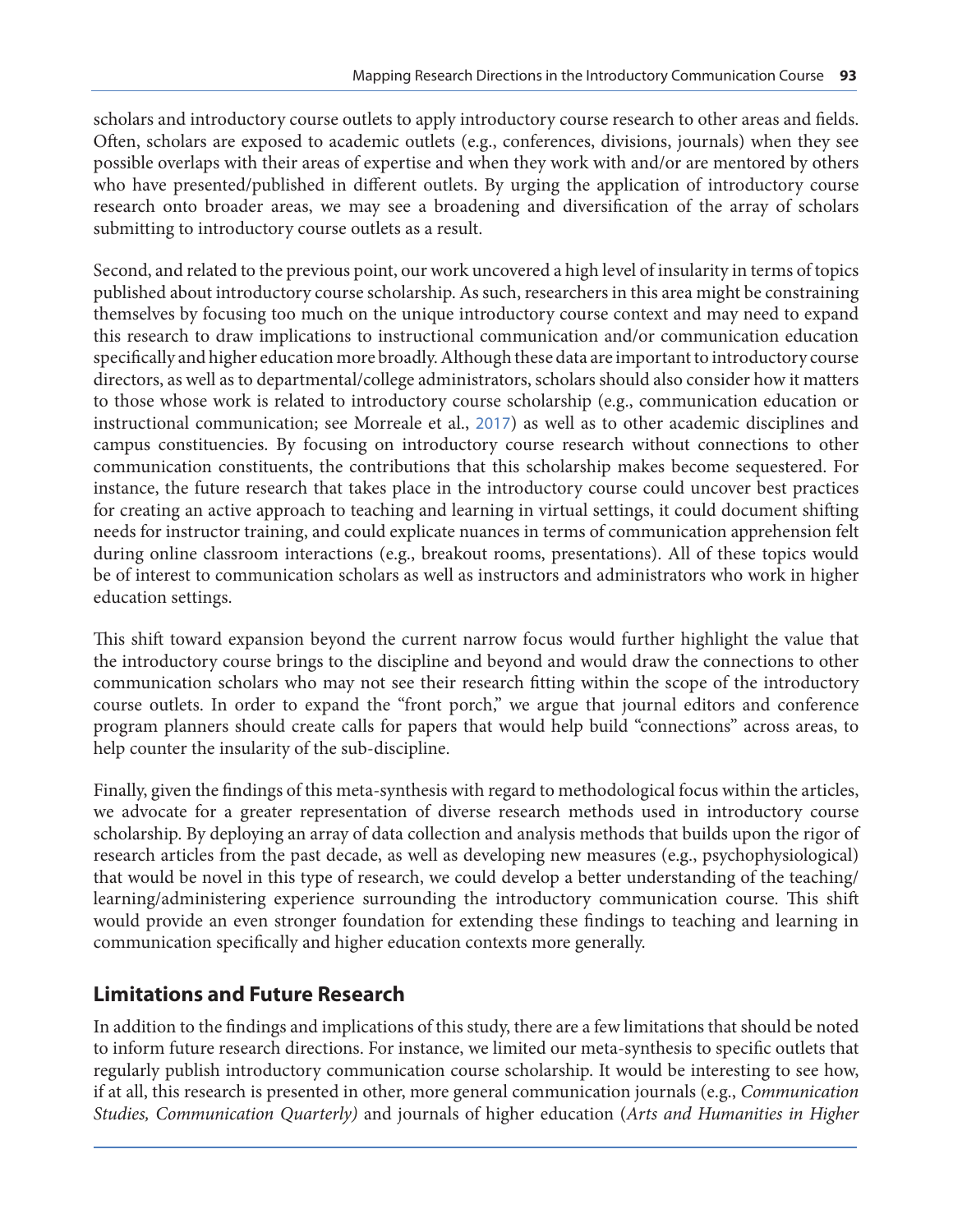<span id="page-9-0"></span>*Education*, *The Journal of Higher Education, Teaching in Higher Education, Journal of Teacher Education*). In a similar vein, we reviewed articles from the past decade, 2010–2019. It could be useful to apply a broader scope to see how introductory course research has evolved over a longer time frame, in a multitude of outlets, potentially combining previous work providing overviews of the field with the methodological approach of this study.

In closing, the introductory course is a significant aspect of the communication discipline and informs research and teaching in higher education. We hope that through this critical and reflective metasynthesis, scholars will continue to build on this strong foundation for research endeavors in the coming decades. By examining where we have been, where we are now, and mapping where we can go, scholars and administrators will be better equipped to navigate shifting introductory communication course terrain and continue to make important contributions to teaching and service at institutions of higher education.

## **References**

- Avanzino, S. (2010). Starting from scratch and getting somewhere: Assessment of oral communication proficiency in general education across lower and upper division courses. *Communication Teacher*, *24*(2), 91–110. <https://doi.org/10.1080/17404621003680898>
- Beebe, S. A. (2013). Our 'front porch'. *Spectra 49*, 21–22. [https://www.natcom.org/sites/default/files/](https://www.natcom.org/sites/default/files/pages/Basic_Course_and_Gen_Ed_Beebe_2013.pdf) [pages/Basic\\_Course\\_and\\_Gen\\_Ed\\_Beebe\\_2013.pdf](https://www.natcom.org/sites/default/files/pages/Basic_Course_and_Gen_Ed_Beebe_2013.pdf)
- Engleberg, I. N. (2016). The case for core competencies in introductory communication courses. *Review of Communication*, *16*(2), 151–161. <https://doi.org/10.1080/15358593.2016.1187448>
- Glasser, B. G., & Strauss, A. L. (1967). *The discovery of grounded theory strategy for qualitative research*. Hawthorne.
- Hunt, S. K., Novak, D. R., Semlak, J. L., & Meyer, K. R. (2005). Synthesizing the first 15 years of the *Basic Communication Course Annual*: What research tells us about effective pedagogy. *Basic Communication Course Annual*, *17*(1), 1–42. <https://ecommons.udayton.edu/bcca/vol17/iss1/6>
- Joyce, J., Kritselis, A., Dunn, S., Simonds, C. J., & Lynn, B. (2019) Synthesizing the current state of the *Basic Communication Course Annual*: Furthering the Research of Effective Pedagogy. *Basic Communication Course Annual*, *31*(1), Article 5. <https://ecommons.udayton.edu/bcca/vol31/iss1/5>
- LeBlanc, K., Vela, L., & Houser, M. L. (2011). Improving the basic communication course: Assessing the core components. *Basic Communication Course Annual*, *23*(8). [https://ecommons.udayton.edu/bcca/](https://ecommons.udayton.edu/bcca/vol23/iss1/8) [vol23/iss1/8](https://ecommons.udayton.edu/bcca/vol23/iss1/8)
- LeFebvre, L., & LeFebvre, L. E. (2020). The introductory communication course from 1956 to 2016: A meta-synthesis. *Communication Education*, *69*(2), 199–223. [https://doi.org/10.1080/03634523.2019.1](https://doi.org/10.1080/03634523.2019.1679380) [679380](https://doi.org/10.1080/03634523.2019.1679380)
- LeFebvre, L., LeFebvre, L. E., & Allen, M. (2016). The unaware, accurate, and overly critical: Video technology use of improving public speaking competency. *Basic Communication Course Annual*, *28*(1). <https://ecommons.udayton.edu/bcca/vol28/iss1/13>
- McCroskey, J. C., & McCroskey, L. L. (2006). Instructional communication: The historical perspective. In T. P. Mottet, V. P. Richmond, & J. C. McCroskey (Eds.), *Handbook of instructional communication: Rhetorical and relational perspectives* (pp. 33–47). Allyn and Bacon.
- Morreale, S., Backlund, P., & Sparks, L. (2014.) Communication education and instructional communication: Genesis and evolution as fields of inquiry. *Communication Education*, *63*(4)*,* 344–354. [https://](https://doi.org/10.1080/03634523.2014.944926) [doi.org/10.1080/03634523.2014.944926](https://doi.org/10.1080/03634523.2014.944926)